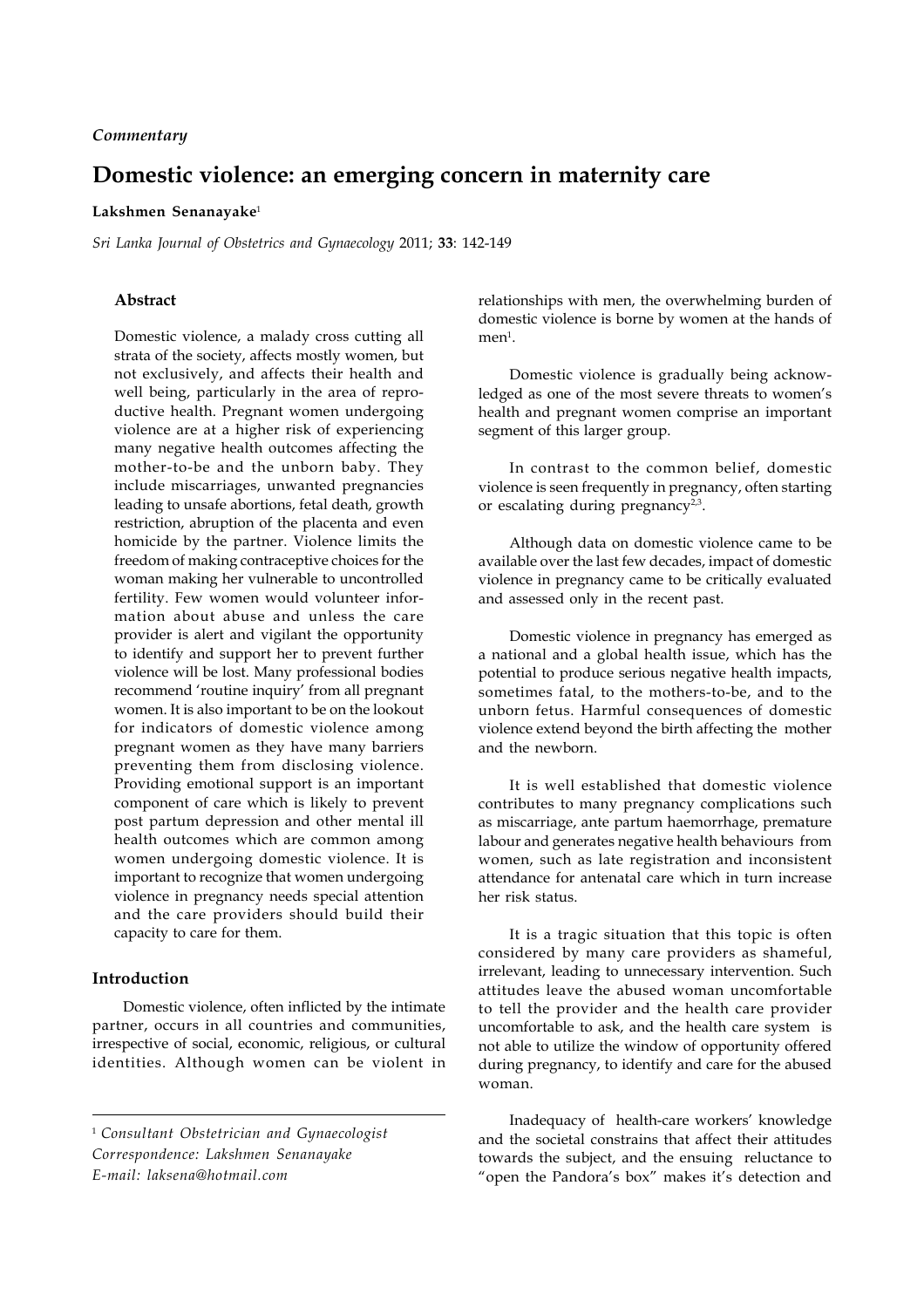#### *Domestic violence: an emerging concern in maternity care*

management inconsistent, ineffective and sometimes counterproductive.

Against this depressing background, it is encouraging to recognize that most professional associations such as The Royal College of Obstetricians and Gynecologists of UK, American College of Obstetrics and Gynecology have recommended that identification of abused women and their needs be conducted as a part of routine antenatal care.

This subject has been addressed as a separate annexure in the last three reports of the Confidential Inquiry in to Maternal Deaths UK indicating the importance and relevance of this subject in maternity care4 .

#### **What is domestic violence?**

Domestic violence, in general terms, has been commonly referred to as physical, sexual or psychological violence against a woman perpetrated by a current or former partner<sup>5</sup>.

Domestic violence is defined as "any incident of threatening behavior or abuse (psychological, physical, sexual, financial or emotional) between adults who are, or have been intimate partners or family members, regardless of gender or sexuality"6 .

The Center for Disease Control USA, defines domestic violence during pregnancy as "Physical, sexual, or psychological/emotional violence, or threats of physical or sexual violence that are inflicted on a pregnant woman"7 .

Domestic violence often follows a systematic and sustained pattern of abusive and coercive behaviors, occurring within a relationship, regardless of race, ethnicity, age, income, religion, education or sexuality. This commonly occur at home, and often perpetrated by someone who carries a "protective aura" such as husband, boy friend, father or mother in law.

The Prevention of Domestic Violence Act 2005 Sri Lanka, which is gender neutral, defines domestic violence, inclusive of emotional violence, in a broad manner and includes violence between two members of the family including children and the elderly<sup>8</sup>.

#### **Prevalence of domestic violence in pregnancy**

Globally, domestic violence is the most common form of violence affecting women, in contrast to forms of violence affecting men, often perpetrated by the intimate partner and being pregnant is no exception.

Unfortunately, bulk of published work on domestic violence, to date, has focused on women in general and not specifically on pregnant women. Available information on domestic violence on pregnant women, mostly come from developed countries and often use facility-based data<sup>9</sup>.

There is considerable variation of prevalence of domestic violence in pregnancy, in different studies. This is largely due to differences in the definitions of violence used, when and how many times women have been asked during the pregnancy and the populations studied.

The Multi Country Study by WHO, covering 10 countries and 24,000 women, found that the proportion of pregnant women, who reported (only) physical violence, during, at least one pregnancy, varied considerably, from 1% in Japan to 28% in Peru, with most of the countries falling between 4% and 12%10.

The World Report on Violence records rates, ranging from 6% to 15%, of ever partnered women who have been physically or sexually abused in pregnancy usually by the partners<sup>1</sup>.

4% of child bearing women reported physical violence by husband or partner around the time of pregnancy to the Pregnancy Risk Assessment Monitoring System (PRAMS) of the USA<sup>11</sup>.

It is estimated that in USA as many as 324,000 women experience intimate partner violence during their pregnancy, each year $^{12}$ .

23.5% of pregnant mothers in UK reported a lifetime history of domestic violence and 3% of them reported being violated during the current pregnancy, which occurred everyday or nearly every day<sup>5</sup>.

A longitudinal cohort study from Australia among pregnant women, targeting, enrolment, 6 and 12 months post partum recorded that 17% of women experienced physical and /or emotional abuse<sup>13</sup>. Study from New Zealand found that six per cent of urban women and 9% of rural women had ever experienced violence during pregnancy with approximately 40% of them had experienced violence in more than one pregnancy<sup>14</sup>. A study from a family practice clinic from Canada recorded an, overall prevalence rate of domestic violence in pregnant women as 14.6%. emotional abuse was reported by 10.4%, threat of violence by 8.3%, and physical or sexual violence by 7.6%15. The trust and confidence in the family practitioner may be the reason for higher reporting.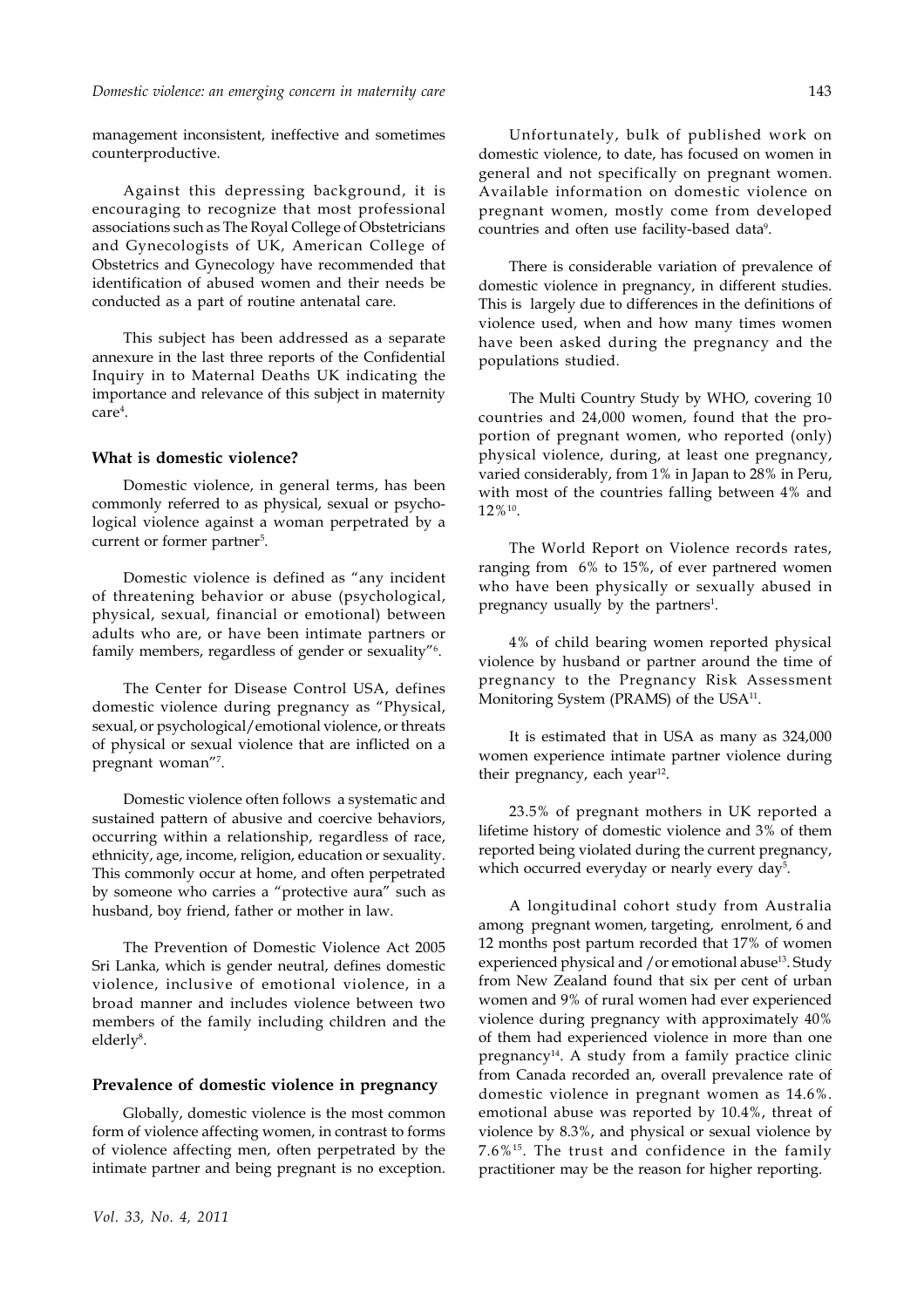144

Significantly higher rates of domestic violence were recorded from Pakistan where 51% of women reported experiencing verbal, physical or sexual abuse in the six months prior to, and/or during pregnancy with 16% percent of women considering suicide as a response to the abuse<sup>16</sup>.

Similar experience was seen in a prospective cohort study from Brazil, of pregnant women attending primary health-care clinics with 28% of them reporting emotional abuse<sup>17</sup>.

A study of domestic violence in a cohort of 1200 pregnant women in Badulla Sri Lanka, found that 4.7% of them were physically abused during the current pregnancy with 2.7% experiencing sexual violence. It was interesting to note that the perpetrator identified was the husband in 60% of women and mother in law in 17%18.

In this context it could be considered that domestic violence may be more common than some of the conditions for which mothers are routinely screened for<sup>19</sup>.

#### **Are pregnant women at a greater risk of DV?**

Some women are first abused during pregnancy, while for others, the violence is a part of an ongoing pattern of systematic abuse<sup>1</sup>, and, pregnancy does not stop or lessen the beatings.

In more than 30% of women abused in pregnancy violence first starts during the pregnancy<sup>3</sup>, and the risk of pregnant women's risk of abusive violence is shown to be 60.6% greater than that of non pregnant women<sup>20</sup>. However the risk seems to differ between countries with Ethiopia recording 13% and Brazil, Serbia and Montenegro recording 50%10. Cultural attitudes towards motherhood may be a possible explanation.

For the most recent pregnancy in which women had experienced violence, most was perpetrated by the child's biological father  $(96\%)^{14}$ .

Women are four times more likely to suffer increased abuse as a result of an unintended or unwanted pregnancy. Such pregnancies themselves could be the results of domestic violence, in the form of sexual abuse, marital rape or denial of access to birth control<sup>1,21</sup>.

A study from Pakistan, revealed that young maternal age, having an unemployed husband and one with other wives/partners, and having had a prior pregnancy were significant predictors of abuse in pregnancy<sup>16</sup>.

 Pregnant adolescents in particular, have an elevated risk of violence from their partners<sup>4,22</sup>. Common reason given for the increased risk of violence during pregnancy is that the father/male partner feels a greater sense of stress over the impending birth. The stress manifests itself as frustration, which is directed back at the perceived source: the mother and her unborn child.

Pregnancy is one of those situations where the woman gets more attention. Psychologically, some perpetrators perceive this as a threat to their dominance. Domestic violence during pregnancy is a focused attack that puts not just one, but two lives at risk. Unlike in non pregnant women undergoing domestic violence, where the head is usually attacked, battering of pregnant women tend to be directed at abdomen, breasts, or genitals $23$ .

# **What are the consequences of domestic violence in pregnancy?**

Evidence collected over the last 20 years indicates that domestic violence during pregnancy poses a threat to health, both short- and long-term, and at its extreme, can result in the death of the mother and /or her unborn baby. This is important in the South Asian context where both fertility and domestic violence are high but is poorly understood<sup>24</sup>.

Adverse outcomes in pregnancies with domestic violence may occur directly as in placental separation due to battering or indirectly as a result of associated factors such as late entry to antenatal care, frequently repeated pregnancies, lack of social support, and tendency to follow risky behaviors such as smoking and alcohol abuse.

In addition, depressive symptoms too will influence the mother's perceptions, tolerance and the responses to onset of symptoms and health needs that might potentially jeopardize her health. The general loss of interest on the part of the mother, in her or her baby's health, both during the pregnancy and after the child is born is a matter for major concern5,14,25,26.

#### **Miscarriages**

Likelihood of an unwanted pregnancy is high in a relationship with domestic violence due to lack of decision making opportunities for the woman in use of contraception. A study recorded that women who had experienced violence in pregnancy, compared with those who had not, were less likely to report that the pregnancy was wanted at that time (28% vs 55%),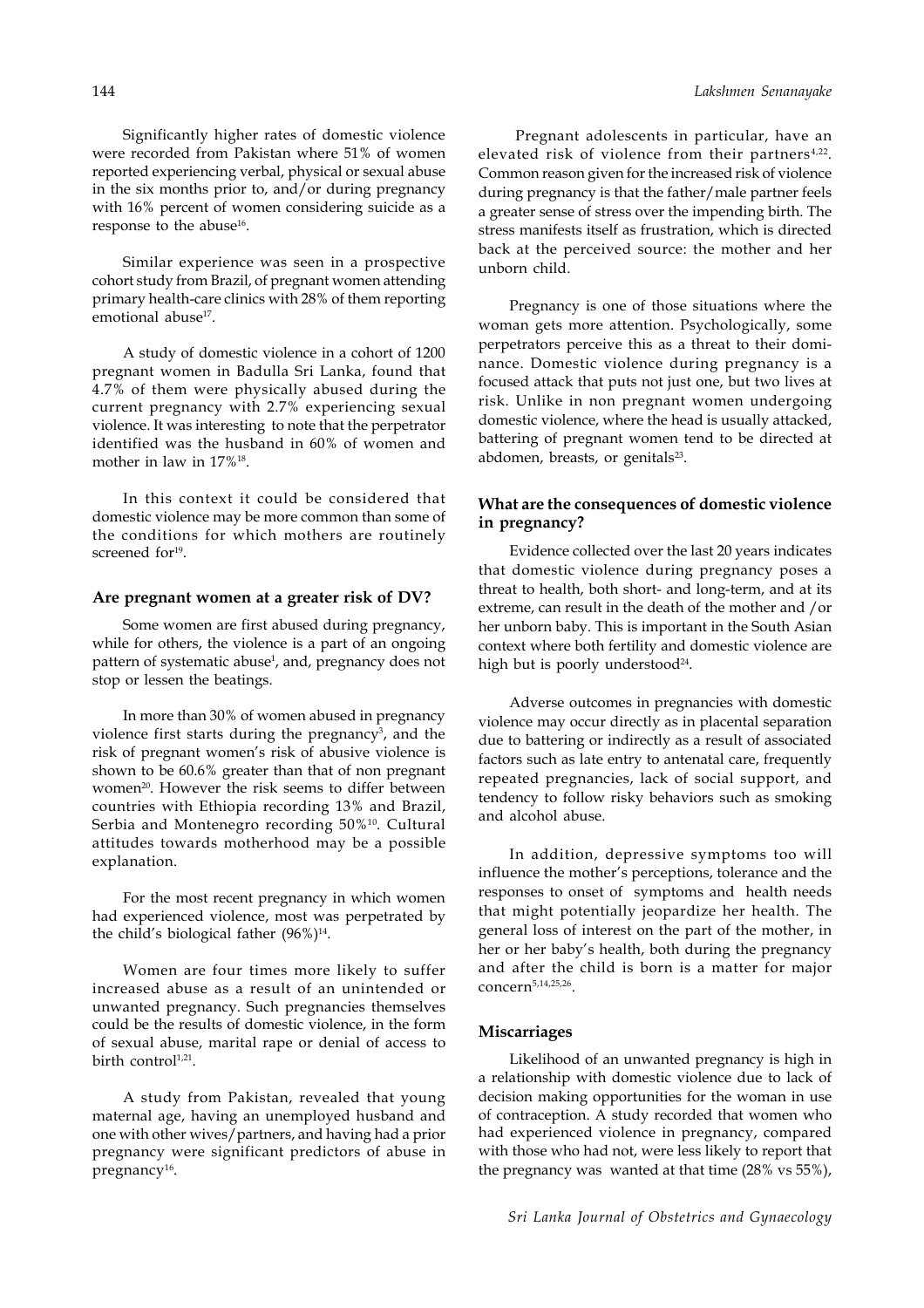and less likely to report that their partner wanted the pregnancy  $(40\% \text{ vs } 57\%)^{14}$ .

Domestic violence may lead to induced abortions as she may be compelled to terminate the pregnancy because it is unwanted or is a result of forced sex or she may be pressurized by her partners or family members. On the other hand women who have opted for an abortion may suffer violence in retaliation<sup>27</sup>.

The WHO study and other investigators have found a significant association between domestic violence and pregnancy losses such as miscarriages, still births and neonatal deaths<sup>10,28</sup>.

#### **Fetal death**

A study from Canada and another from India did find a strong association of fetal death and domestic violence with the Canadian study recording a seven times risk of peri natal deaths in abused women compared to non abused women<sup>29,30</sup>. An Indian study also showed a significant increase. Systematic review of the literature revealed that domestic violence is responsible for increased fetal deaths in affected pregnancies to 16 per 1000<sup>31</sup>.

### **Homicide**

Homicide is a leading cause of traumatic death for pregnant and postpartum women in the United States. Evidence exists that a significant proportion of female homicide victims are killed by their intimate partners<sup>32</sup>.

The UK Confidential Inquiry 2006-2008 found 55 coincidental deaths of which 11 deaths were homicides and seven of them were killed by their partners and recommends not to consider women who suffer from DV as low risk<sup>4</sup>.

The World report on violence too draws attention to the substantial but largely unrecognized proportion of women, murdered by the partner in Bangladesh and India<sup>1</sup>.

## **Low birth weight**

Many studies have explored the incidence of low birth weight in pregnancies of abused women but found mixed results. Interesting finding from USA showed women from the private hospitals who suffered from DV had a four times higher chance of getting a low birth weight baby than those who were not abused. This risk was not seen in women who attended state health care<sup>33,28</sup>.

Same finding was seen in a meta analysis of eight studies which showed a slight but statistically significant difference of birth weight of babies born to abused and non abused women<sup>34</sup>.

#### **Preterm labour**

Association of preterm labor and domestic violence has been recorded in few studies<sup>28,29</sup>. One of the studies noted that while the incidence of preterm labour was 6.9%-10% in the general population while that of the study population was 15.4% for moderately abused women and 17.2% for severely abused<sup>30</sup>.

### **APH**

A study from Canada on women abused during pregnancy had 3.5 higher odds for ante partum hemorrhage than those not abused<sup>30</sup>.

## **Depression**

Psychological violence during pregnancy by an intimate partner is strongly associated with postnatal depression, independent of physical or sexual violence. The most common form of partner violence was psychological and its frequency was positively associated with occurrence of postnatal depression<sup>17</sup>. A prospective cohort study on post partum depression found that of the 16% of women who had depressive symptoms, 40% reported domestic violence<sup>35</sup>.

## **Contraception**

Violent men typically seek control over their partner's behavior and sexuality and women are often unable to negotiate the timing of pregnancy by use of contraception. Some abused women got pregnant to please their partners, while others are forced into abortions against their will. Very often the freedom to use contraception is limited in a relationship with violence. A recent study in Bolivia found that of 300 women interviewed, 5 percent were physically abused and 15 percent verbally abused by their partners because of their contraceptive use. And other studies report that women are even afraid to bring up the subject of contraception because of possible retribution from their partners<sup>36</sup>.

For these women adequate and patient counseling is necessary while recognizing the woman's difficulties with her partner and help her to choose the method that will not make those difficulties worse.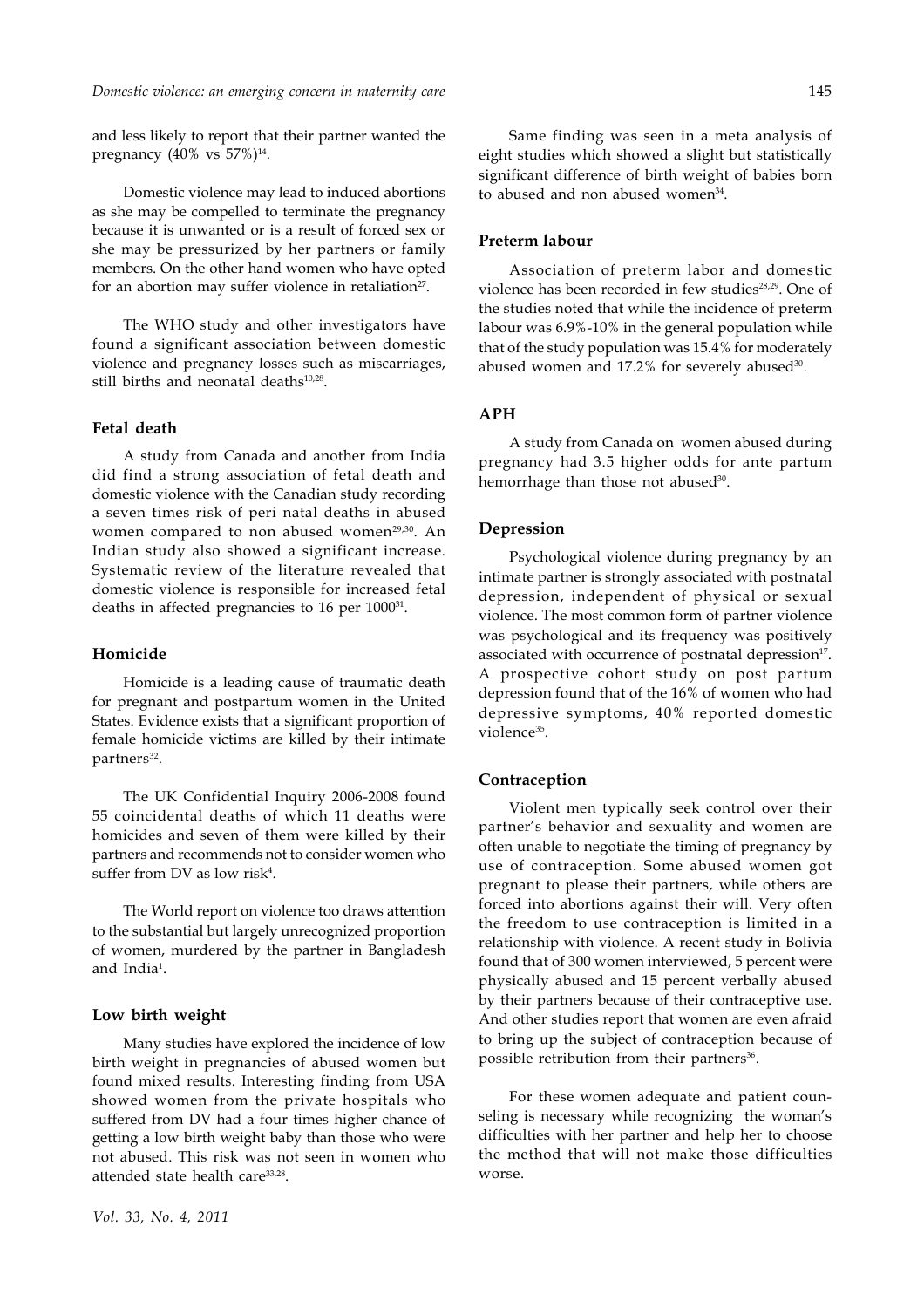#### **Direct effects of physical trauma in pregnancy**

When a woman is physically battered particularly on the abdomen which is a common target, complications may directly result leading to premature rupture of membranes and placental abruption. A study from USA of pregnancies complicated by trauma found that domestic violence was responsible for 22.2% of the trauma admissions of pregnant women of which 40% of women had painful contractions resulting in 11% going in to labour and 2% of women experiencing an abruption of the placenta<sup>37</sup>.

# **Screening for DV in pregnancy in maternity care**

Most women undergoing abuse will not disclose the fact spontaneously, unless they are inquired about violence.

Many studies have illustrated that pregnant women accept and find no offense in being screened for DV by their healthcare providers. When screening questions were administered as a pilot study in Anuradhapura, 96% of women agreed to respond to the screening questions<sup>38</sup>.

Women are often reluctant to disclose abuse or violence to their healthcare provider for fear that it will be reported or disclosed.

Apart from screening of mothers done for research purposes universal screening is not practiced in most countries in the region<sup>39</sup>.

The UK National Screening Committee does not recommend universal screening of all mothers for domestic violence in pregnancy as a policy<sup>40</sup>. This is different from routine inquiry as recommended by many organizations.

RCOG guideline on antenatal care, emphasizes the importance of identifying women undergoing abuse and recognizing negative health impacts and makes a category D recommendation which states "Healthcare professionals need to be alert to the symptoms or signs of domestic violence and women should be given the opportunity to disclose domestic violence in an environment in which they feel secure"<sup>41</sup>.

Confidential Inquiry in to maternal deaths comments that "Inquiry continues to recommend that routine enquiry, 'Asking the question', should be made, about domestic abuse, either when taking a social history at booking or at another opportune point during a woman's antenatal period. The antenatal

booking appointment may be the appropriate time to 'ask the question' or the midwife may decide to delay until the following appointment when a relationship has already been established"4 . The report highlights the need for appropriate documentation and the availability of referral and support mechanisms as a prerequisite.

The American College of Obstetricians and Gynecologists (ACOG) and the Center for Disease Control and Prevention (CDC) USA recommend that routine screening should occur at various times over the course of the pregnancy. Screening should be at the first prenatal visit, at least once during each trimester, and at the postpartum visit $42$ .

In spite of the above recommendations a study from USA found that 56% of respondents including obstetricians reported that 50.5% rarely or never screen their female patients for domestic violence; and 52% reported their competence for providing treatment for victims as poor to fair<sup>43</sup>.

Although few authors from the developing countries recommend universal screening<sup>9</sup> most countries with heavy antenatal care services face constraints in providing time, privacy, skilled personnel, protocols and lack a mechanism to effectively respond. Therefore universal screening is not acceptable for most countries,<sup>39</sup> but routine inquiry as practiced in UK should be considered mandatory.

#### **Responding to domestic violence**

It is important to recognize that both care provider and the receiver have to overcome many challenges in order to start communicating on the issue of domestic violence. Barriers patient has to face include fear of escalating violence, fear of exposure to third parties, fear of being blamed or ridiculed and reporting to police. The provider constraints include lack of time, priority issues, lack of knowledge and skill to respond and lack of supportive mechanism to help when the problem is identified. Disclosure is the result of a dialogue built on trust and confidence. It is essential to adhere to important guiding principles such as maintaining privacy, confidentiality, safety, non discrimination and treating women with respect in order to create a trusting environment that enables the discussion of sensitive and difficult matters $43$ .

Very few women volunteer information and many would deny it initially, and it is important to be on the lookout for indicators suggestive of domestic violence. None of these automatically indicate abuse but they should raise suspicion and prompt one to make further inquiry.

*Lakshmen Senanayake*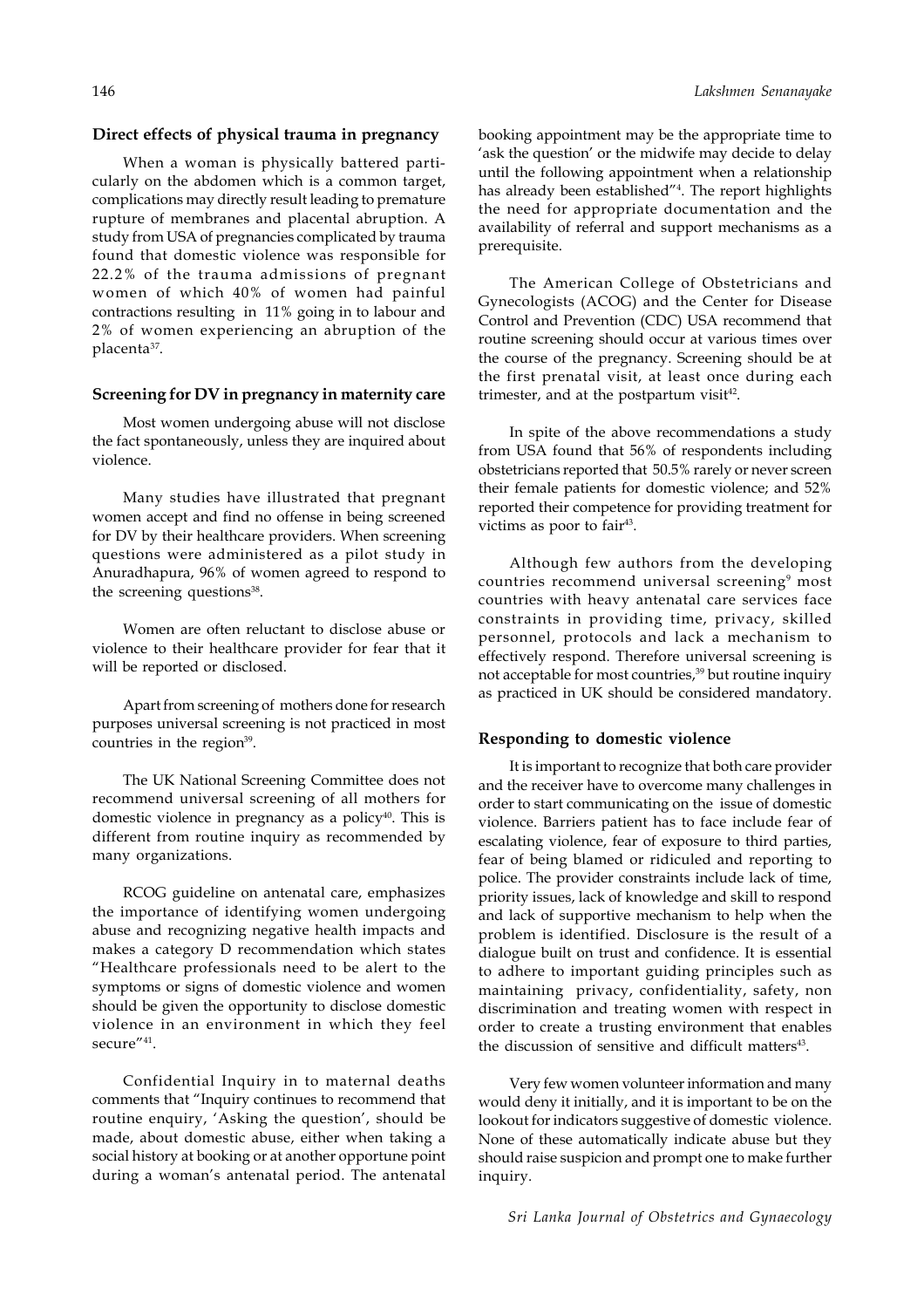## **Table 1. Indicators of domestic violence**

#### **Indicators of domestic abuse, relevant to maternity care**

(Report of the Confidential Enquiries into Maternal Deaths in the United Kingdom 2006-20084 )

- Late booking and/or poor attendance or non attendance at antenatal clinics
- Repeat attendance at antenatal clinics, the GP surgery or Emergency Departments for minor injuries or trivial or nonexistent complaints
- Unexplained admissions
- Noncompliance with treatment regimens/early self discharge from hospital
- Repeat presentation with depression, anxiety, self-harm and psychosomatic symptoms
- Injuries that are unattended and of several different ages, especially to the neck, head, breasts, abdomen and genitals
- Minimalisation of signs of abuse on the body
- Sexually transmitted diseases and frequent vaginal or urinary tract infections and pelvic pain
- Poor obstetric history:
	- repeated miscarriage or terminations of pregnancy
	- stillbirth, or preterm labour
	- preterm birth, intrauterine growth restriction/low birthweight
	- unwanted or unplanned pregnancy
- The constant presence of the partner at examinations, who may be domineering, answer all the questions for her and be unwilling to leave the room
- The woman appears evasive or reluctant to speak or disagree in front of her partner.

The recently delivered report of the Taskforce on the Health Aspects of Violence Against Women and Children, UK iterated that "Central to the capability required of all NHS staff is the ability to understand the risk factors for, and recognize the signs of, violence and abuse – not all of which are obvious. Clinicians should be more open to the possibility that violence or abuse is an underlying cause of the problems of the patient in front of them. But this recognition in itself is not enough – women and children told us that staff needs to build trust, demonstrate belief in what they are told and discuss options sensitively. This means that practitioners must develop the communication skills (both verbal and non-verbal)"3 .

Providing emotional support to the survivor is an important aspect of caring. Although it is difficult to achieve the skills of a professional counselor by all care providers, they need to develop listening and befriending skills. Principles of befriending include getting to know each other, bonding and building a relationship, empathetic but active listening and using appropriate body language.

 Documentation and data management is one of the most important but often neglected areas of care provision<sup>39</sup>. Documentation necessitates a clear, precise and comprehensive record of the history taken of the incident as well as a description of the injuries observed preferably on body maps. This is important even when the survivor has not opted to inform police or take a legal remedy.

Supporting the woman undergoing violence needs a multi sector response. It is important for the providers of maternity care to building up partnerships and linkages with relevant parties.

## **Conclusion**

Until recently most governments, policy makers and health care providers considered domestic violence as a minor social issue, affecting few women which needs to be addressed essentially by the legal sector. Research and information generated at many academic discussions, international conventions and forums have produced undeniable evidence that has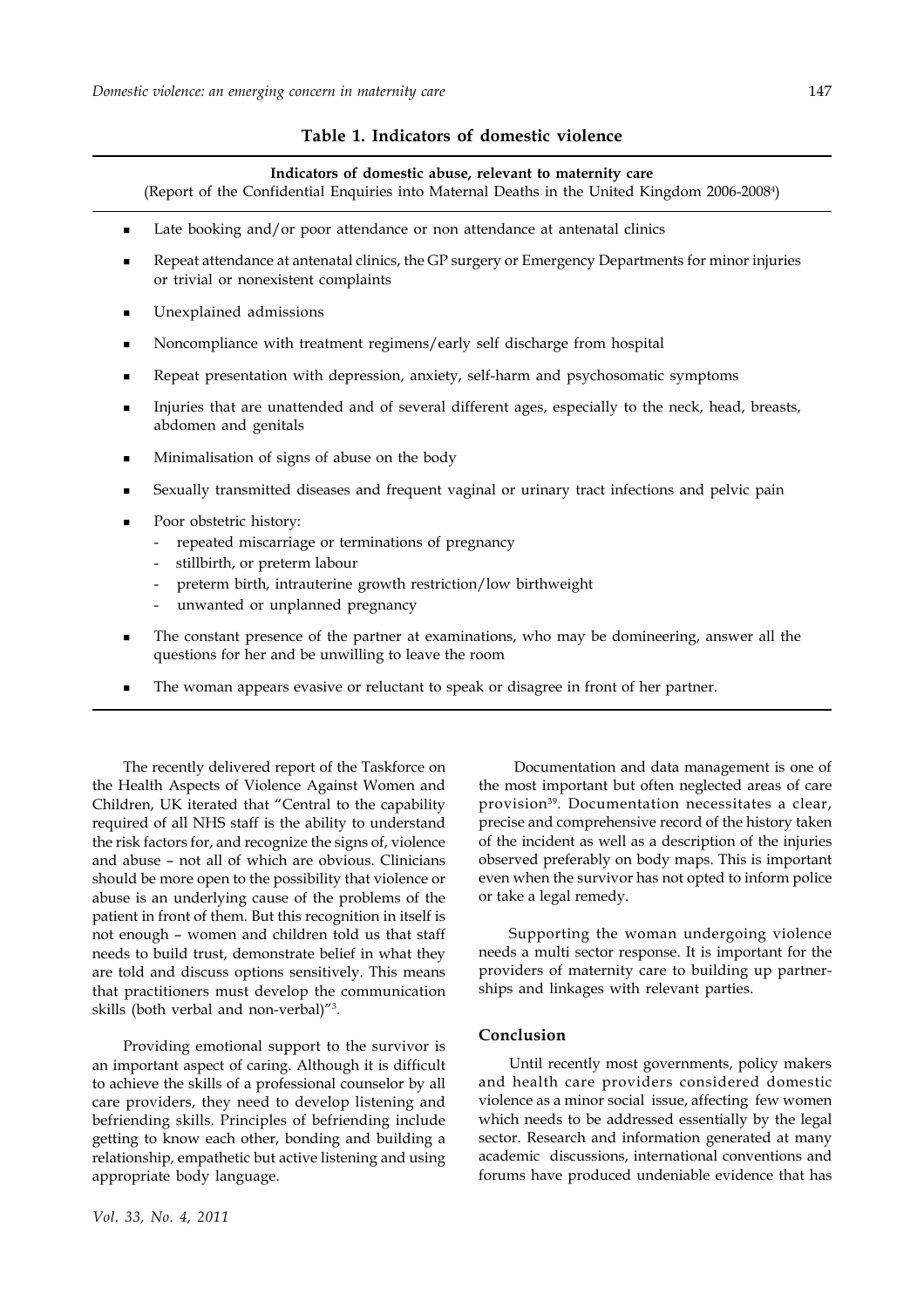convinced the skeptics, that domestic violence is a major public health issue and pregnant women undergoing abuse are at a high risk of multiple negative health outcomes, affecting both mother and the baby. Health care providers have a role and a responsibility to design strategies to identify them and provide effective, sensitive and holistic care to pregnant women living with abuse.

### **References**

- 1. World Report on Violence and Health . Published by the World Health Organisation, Geneva, 2002. ISBN 92 4 154561 5.
- 2. Zero tolerance for domestic violence. *The Lancet* 2004; **364**: 1556.
- 3. Responding to violence against women and children the role of the NHS. The Report of the Taskforce on the Health Aspects of Violence Against Women and Children, March 2010.

http://www.health.org.uk/media\_manager/public/75/ external-publications/Responding-to-violence-againstwomen-and-children%e2%80%93the-role-of-the-NHS.pdf

- 4. Saving Mothers' lives Reviewing maternal deaths to make motherhood safer: 2006-2008: *British Journal of Obstetrics and Gynaecology* 2011; **118** (Supplement 1).
- 5. Bacchus L, Mezey G, Bewley S. Domestic violence: prevalence in pregnant women and associations with physical and psychological health. *European Journal of Obstetrics and Gynecology and Reproductive Biology* 2004; **113**: 6-11.
- 6. Responding to Domestic Abuse. A Handbook for Health Professionals. Department of Health London, 2006. www.dh.gov.uk/publications.
- 7. Domestic violence during pregnancy. Fact Sheet. Women development and health programme. Pan American Health Organisation (PAHO), WHO.
- 8. Prevention of Domestic Violence Act, No.34 of 2005. Published as a Supplement to Part 11 of the Gazette of the Democratic Socialist Republic of Sri Lanka of October 07, 2005. http://webapps01.un.org/vawdatabase/uploads/ Sri%20Lanka%20-%20Prevention%20of%20Domestic%20 Violence%20Act%20(2005).pdf
- 9. Koski AD, Stephenson R, Koenig MR. Physical violence by partner during pregnancy and use of prenatal care in rural India. *Journal of Health Population and Nutition* 2011; **29**(3): 245-54.
- 10. Moreno CG, Henrica AF, Jansen MM, Ellisberg M, Heise L, Watts. WHO Multi-country Study on Women's Health and Domestic Violence: Initial Results on Prevalence, Health Outcomes and Women's Responses. Published by WHO Press, Geneva, 2005: 63-72.
- 11. Domestic Violence and Pregnancy, Facts For Health Care Providers: Washington State Department of Health, August 2008. www.wscadv.org
- 12. Gazmararian JA, Petersen R, Spitz AM, Goodwin MM, James S. Violence and reproductive health: Current knowledge and future research directions. *Maternal and Child Health Journal* 2000; **4**.
- 13. Gartland D, Hemphill SA, Hegarty K, Brown SJ. Intimate partner violence during pregnancy and the first year postpartum in an Australian pregnancy cohort study. *Maternal and Child Health Journal* 2011; **15**(5): 570-8.
- 14. Fanslow J, Silva M, Robinson E, Whitehead A. Violence during pregnancy: associations with pregnancy intendedness, pregnancy-related care, and alcohol and tobacco use among a representative sample of New Zealand women. *Australian N Z Journal of Obstetrics and Gynaecology* 2008; **48**(4): 398-404.
- 15. Ahmad F, Hogg-Johnson S, Stewart DE, Levinson W. Violence involving intimate partners: prevalence in Canadian family practice. *Canadian Family Physician* 2007; **53**(3): 461- 8, 460.
- 16. Karmaliani R, Irfan F, Bann CM, McClure EM, Moss N, Pasha O, Goldenberg RL. Domestic violence prior to and during pregnancy among Pakistani women. *Acta Obstet Gynecol Scand* 2008; **87**(11): 1194-201.
- 17. Ludermir AB, Lewis G, Valongueiro SA, de Araajo TV, Araya R. Violence against women by their intimate partner during pregnancy and postnatal depression: a prospective cohort study. *Lancet* 2010; **376**(9744): 903-10. Epub 2010 Sep 6.
- 18. Moonesinghe L, *et al*. Development of a screening instrument to detect physical abuse and its use in a cohort of pregnant women in Sri Lanka. *Asia Pacific Journal of Public Health* 2004; **16**(2): 138-44.
- 19. Intimate partner violence in pregnancy. A Guide to Clinicians developed by ACOG and CDC.
- 20. Newberger, Eli H, *et al.* Abuse of pregnant women and adverse birth outcome. *Midwifery Today* 1993*;* Issue 26, http://www.midwiferytoday.com/reviews/abuse.asp
- 21. Heise L. Reproductive freedom and violence against women: what are the intersections? *The Journal of Law, Medicine and Ethics* 1993; **27**. http://onlinelibrary.wiley.com/doi/ 10.1111/j.1748-20X.1993.tb01243.x/abstract
- 22. Family Planning. *Perspectives* 1999; **31**.
- 23. Bewley C. Coping with domestic violence during pregnancy. *Nursing Standard* 1994; 8.
- 24. Koski AD, Stephenson R, Koenig MR. Physical violence during pregnancy and use of prenatal care in India. *Journal of Health Population and Nutrition* 2011; **29**(3): 245-54.
- 25. Violence against women. Relevance for medical practitioners. Council on Scientific Affairs, American Medical Association. *Journal of American Medical Association* 1992; **267**(23): 3184-9.
- 26. Newberger EH, Barkan SE, Lieberman ES, McCormick MC, Yllo K, Gary LT, Schechter S. Abuse of pregnant women and adverse birth outcome. Current knowledge and implications for practice. *Journal of American Medical Association* 1992; **267**(17): 2370-2.
- 27. de Bruyn M. Violence, pregnancy and abortion: issues of women's rights and public health. A review of worldwide data and recommendations for action IPAS, 2003.
- 28. Sarkar NN. The impact of intimate partner violence on women's reproductive health and pregnancy outcome. *Journal of Obstetrics and Gynaecology* 2008; **28**(3): 266-71.

*Sri Lanka Journal of Obstetrics and Gynaecology*